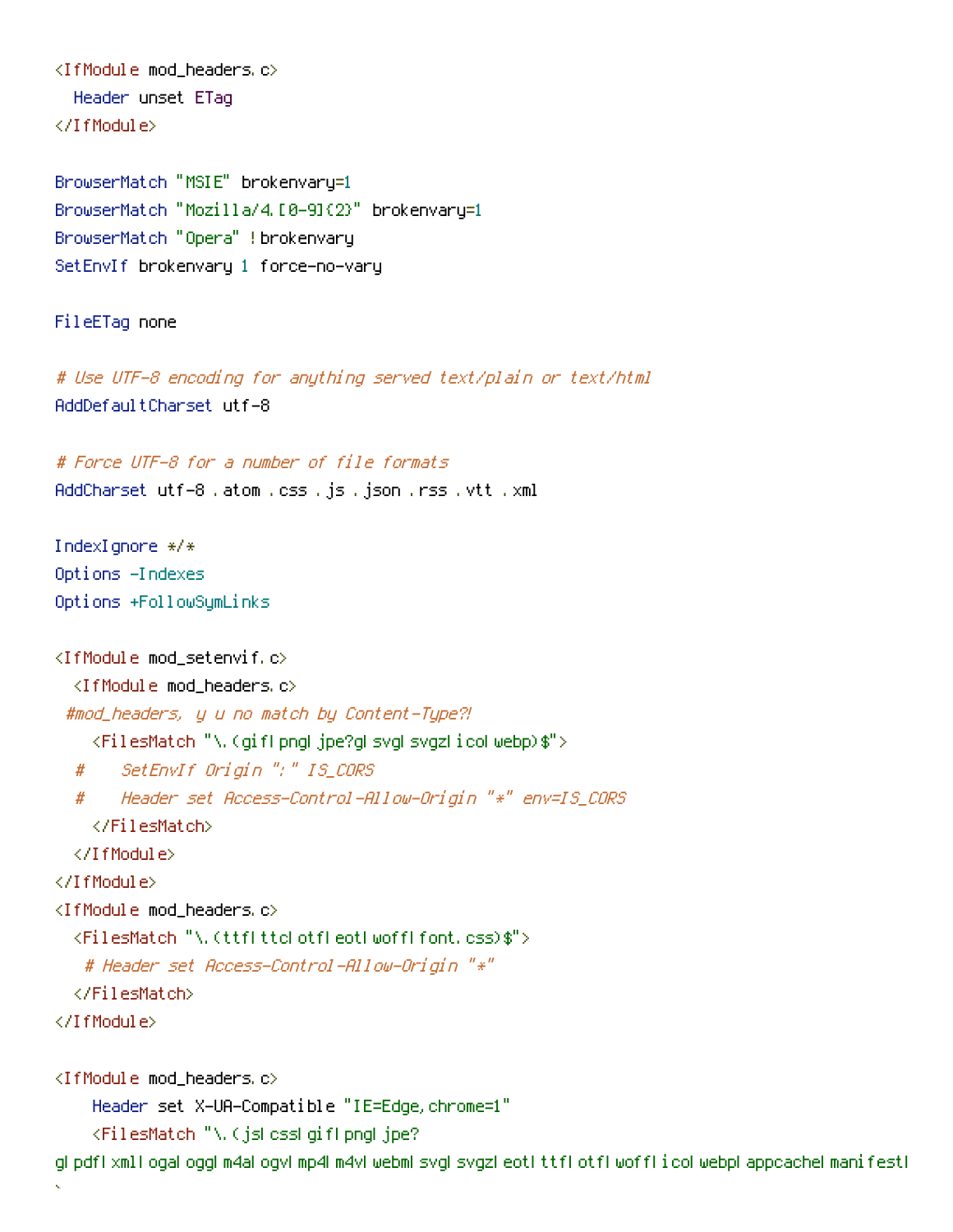>

### Header unset X-UA-Compatible

## </FilesMatch>

</IfModule>

#### # JavaScript

# Normalize to standard type (it's sniffed in IE anyways) # tools.ietf.org/html/rfc4329#section-7.2 AddType application/javascript is jsonp

AddType application/json ison json

## # Audio

| AddType audio/ogg | oga ogg     |  |
|-------------------|-------------|--|
| AddType audio/mp4 | m4a f4a f4b |  |

### # Video

| AddType video/ogg   | oav             |
|---------------------|-----------------|
| AddType video/mp4   | mp4 m4v f4v f4p |
| AddTupe video/webm  | webm            |
| AddType video/x-flv | fl v            |

#### # SVG

## # Required for svg webfonts on iPad # twitter.com/FontSquirrel/status/14855840545

| AddType          | image/svg+xml | SVQ SVQZ |
|------------------|---------------|----------|
| AddEncoding gzip |               | svaz     |

### # Webfonts

| AddType application/vnd.ms-fontobject | – eot   |
|---------------------------------------|---------|
| AddType application/x-font-ttf        | ttf ttc |
| AddType font/opentype                 | nt f    |
| AddType application/x-font-woff       | woff    |

# # Assorted types

| AddType image/x-icon                    | ico               |
|-----------------------------------------|-------------------|
| AddType image/webp                      | webp              |
| AddType text/cache-manifest             | appcache manifest |
| AddTupe text/x-component                | htc.              |
| AddTupe application/xml                 | rss atom xml rdf  |
| AddType application/x-chrome-extension  | crx.              |
| AddType application/x-opera-extension   | oex               |
| and the state of the state of the state | $\blacksquare$    |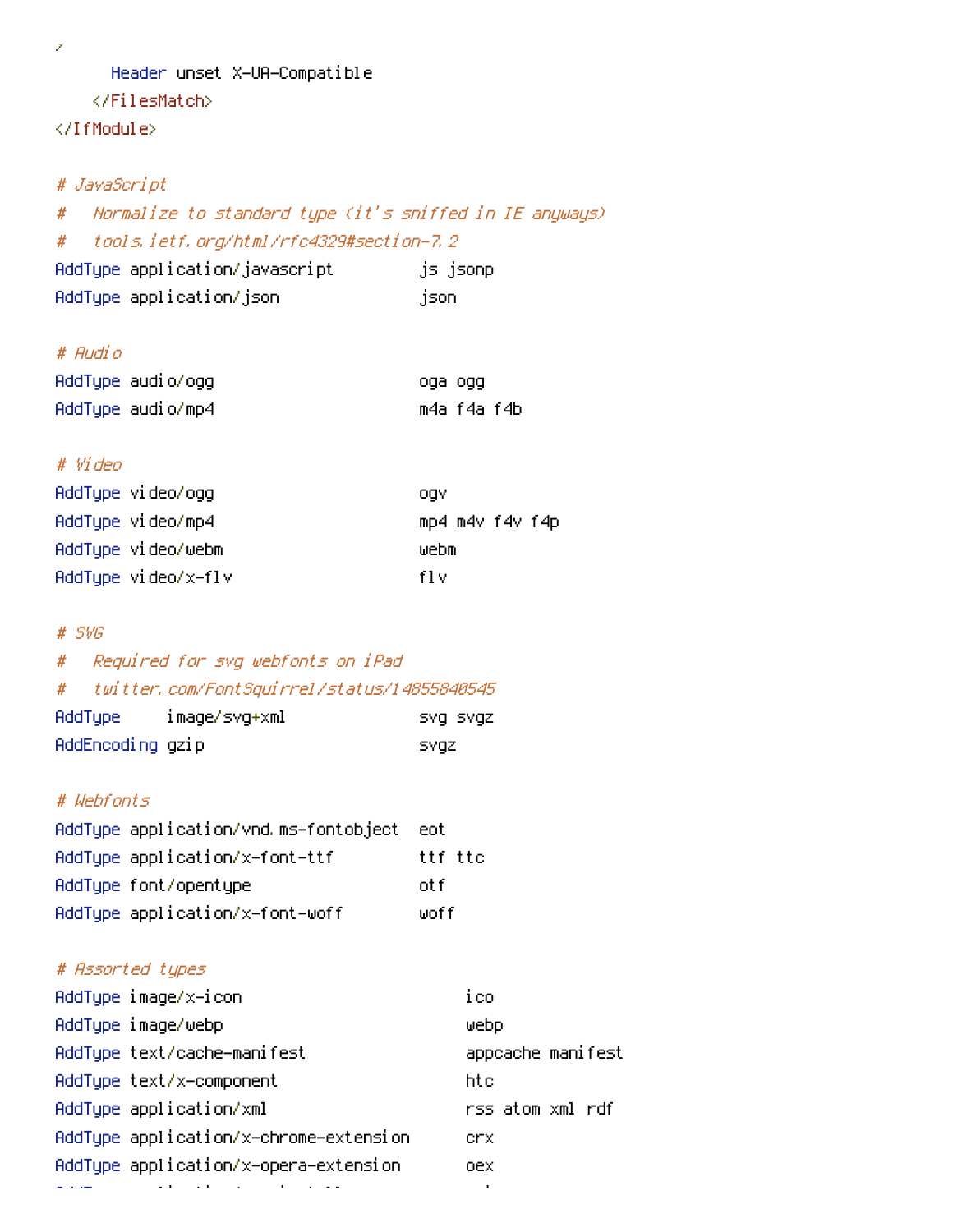| HddType application/x-xpinstall                    |      | XDI        |
|----------------------------------------------------|------|------------|
| AddTupe application/octet-stream                   |      | safariextz |
| AddType application/x-web-app-manifest+json webapp |      |            |
| AddTupe text/x-vcard                               |      | vcf        |
| AddTupe application/x-shockwave-flash              |      | s⊎f        |
| AddTupe text/vtt                                   |      | vtt        |
| AddType image/webp                                 | ⊎ebp |            |

<IfModule mod\_deflate.c>

```
<IfModule mod_setenvif.c>
```

```
<IfModule mod_headers.c>
```
SetEnvIfNoCase ^(Accept-EncodXngLX-cept-EncodingLX{15}L~{15}L-{15})\$ ^((gzipLdeflate)\s\*, HAVE\_Accept-Encoding

```
RequestHeader append Accept-Encoding "gzip,deflate" env=HAVE_Accept-Encoding
```
</IfModule>

</IfModule>

# Force deflate for mangled headers developer.yahoo.com/blogs/ydn/posts/2010/12/pushing-bey <IfModule mod\_setenvif.c> <IfModule mod\_headers.c>

```
SetEnvIfNoCase ^(Accept-EncodXngHX-cept-EncodingHX{15}H^{15}H-{15})$ ^((gzipHdeflate)\s
```
HAVE\_Accept-Encoding

RequestHeader append Accept-Encoding "gzip,deflate" env=HAVE\_Accept-Encoding

</IfModule>

</IfModule>

# Compress all output labeled with one of the following MIME-types

```
<IfModule mod_filter.c>
```
AddOutputFilterByType DEFLATE application/atom+xml \

application/javascript \ application/json \ application/rss+xml \ application/vnd.ms-fontobject \ application/x-font-ttf \ application/xhtml+xml \ application/xml \ font/opentype \ image/svg+xml \ image/x-icon \ text/css \ text/html \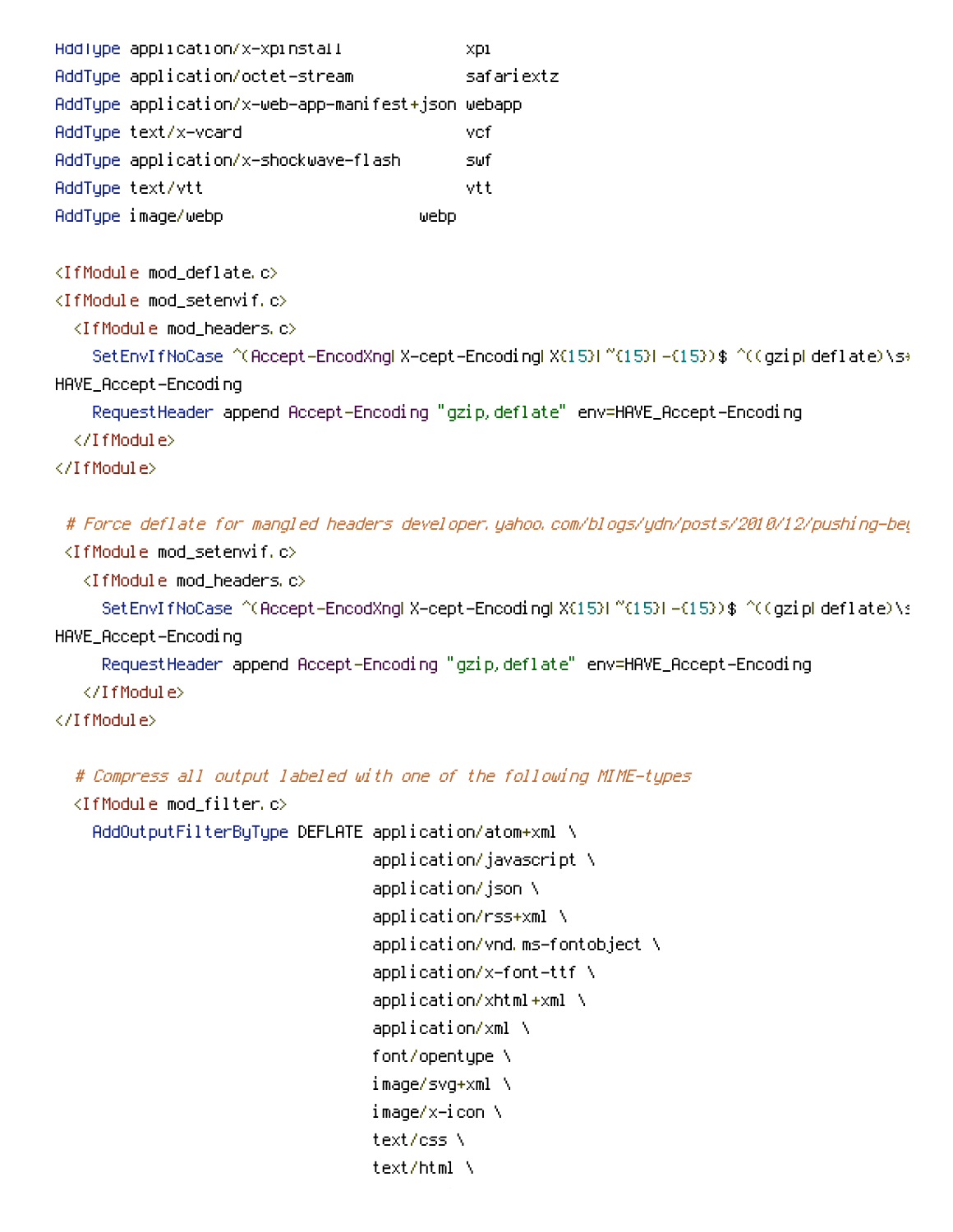text/plain \ text/x-component \ text/xml

#### </IfModule>

</IfModule>

 $\#$  -----------

# gzip compression

<IfModule mod\_deflate.c>

# force deflate for mangled headers developer.yahoo.com/blogs/ydn/posts/2010/12/pushing-beyo <IfModule mod\_setenvif.c>

<IfModule mod\_headers.c>

```
SetEnvIfNoCase ^(Accept-EncodXng|X-cept-Encoding|X{15}|~{15}|-{15})$ ^((gzip|deflate)\s,
```
{4,13}|-{4,13})\$ HAVE\_Accept-Encoding

RequestHeader append Accept-Encoding "gzip,deflate" env=HAVE\_Accept-Encoding

- </IfModule>
- </IfModule>

```
# webfonts and svg:
```

```
<FilesMatch "\.(ttf|otf|eot|svg)$" >
```
SetOutputFilter DEFLATE

</FilesMatch>

```
<IfModule !mod_filter.c>
```
AddOutputFilterByType DEFLATE text/html text/plain text/css application/json AddOutputFilterByType DEFLATE application/javascript AddOutputFilterByType DEFLATE text/xml application/xml text/x-component AddOutputFilterByType DEFLATE application/xhtml+xml application/rss+xml application/atom+> AddOutputFilterByType DEFLATE image/svg+xml application/vnd.ms-fontobject application/x-fo

```
</IfModule>
```

```
</IfModule>
<IfModule mod_expires.c>
 ExpiresActive on
 ExpiresDefault "access plus 2 month"
 ExpiresByType text/cache-manifest "access plus 0 seconds"
 ExpiresByType text/html "access plus 0 seconds"
 ExpiresByType text/xml "access plus 0 seconds"
```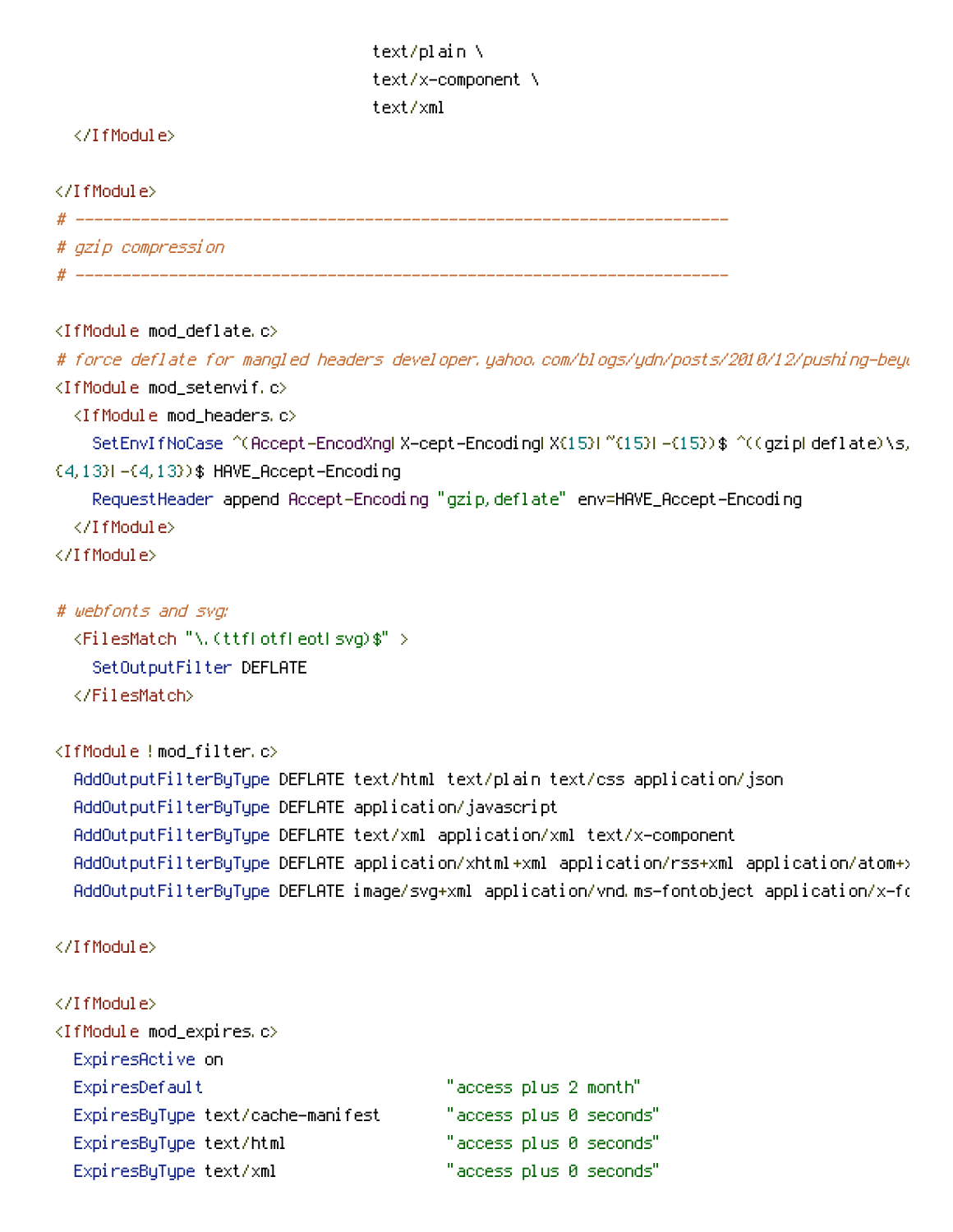|                                                          | ExpiresByType application/xml         | "access plus 0 seconds"                                           |  |
|----------------------------------------------------------|---------------------------------------|-------------------------------------------------------------------|--|
|                                                          | ExpiresByType application/json        | "access plus 0 seconds"                                           |  |
|                                                          | ExpiresByType application/rss+xml     | "access plus 1 hour"                                              |  |
|                                                          | ExpiresByType application/atom+xml    | "access plus 1 hour"                                              |  |
| ExpiresByType image/x-icon                               |                                       | "access plus 1 week"                                              |  |
| ExpiresByType image/gif                                  |                                       | "access plus 1 month"                                             |  |
| ExpiresByType image/png                                  |                                       | "access plus 1 month"                                             |  |
| ExpiresByType image/jpg                                  |                                       | "access plus 1 month"                                             |  |
| ExpiresByType image/jpeg                                 |                                       | "access plus 1 month"                                             |  |
| Expi resByType video/ogg                                 |                                       | "access plus 1 month"                                             |  |
| Expi resByType audio/ogg                                 |                                       | "access plus 1 month"                                             |  |
| ExpiresByType video/mp4                                  |                                       | "access plus 1 month"                                             |  |
| ExpiresByType video/webm                                 |                                       | "access plus 1 month"                                             |  |
|                                                          | ExpiresByType text/x-component        | "access plus 1 month"                                             |  |
|                                                          | ExpiresByType font/truetype           | "access plus 1 month"                                             |  |
|                                                          | ExpiresByType font/opentype           | "access plus 1 month"                                             |  |
|                                                          | ExpiresByType application/x-font-woff | "access plus 1 month"                                             |  |
|                                                          | ExpiresByType image/svg+xml           | "access plus 1 month"                                             |  |
|                                                          |                                       | ExpiresByType application/vnd.ms-fontobject "access plus 1 month" |  |
| ExpiresByType text/css                                   |                                       | "access plus 2 month"                                             |  |
|                                                          | ExpiresByType application/javascript  | "access plus 1 year"                                              |  |
| <ifmodule mod_headers.c=""></ifmodule>                   |                                       |                                                                   |  |
|                                                          | Header append Cache-Control "public"  |                                                                   |  |
|                                                          |                                       |                                                                   |  |
|                                                          |                                       |                                                                   |  |
| Options -MultiViews                                      |                                       |                                                                   |  |
| # <ifmodule mod_rewrite.c=""></ifmodule>                 |                                       |                                                                   |  |
| #                                                        |                                       |                                                                   |  |
| #                                                        |                                       |                                                                   |  |
| <ifmodule mod_gzip.c=""></ifmodule>                      |                                       |                                                                   |  |
| mod_gzip_on Yes                                          |                                       |                                                                   |  |
| mod_gzip_dechunk Yes                                     |                                       |                                                                   |  |
| mod_gzip_item_include file \.(html?LtxtLcssLjsLphpLpl)\$ |                                       |                                                                   |  |
| mod_gzip_item_include handler ^cgi-script\$              |                                       |                                                                   |  |
|                                                          |                                       |                                                                   |  |

mod\_gzip\_item\_include mime ^text/.\*

<code>mod\_gzip\_item\_include mime ^application/x-javascript.\*</code>

<code>mod\_gzip\_item\_include</code> <code>mime</code> ^image/.\*

mod\_gzip\_item\_exclude rspheader ^Content-Encoding:.\*gzip.\*

 $\langle$ ifModule $\rangle$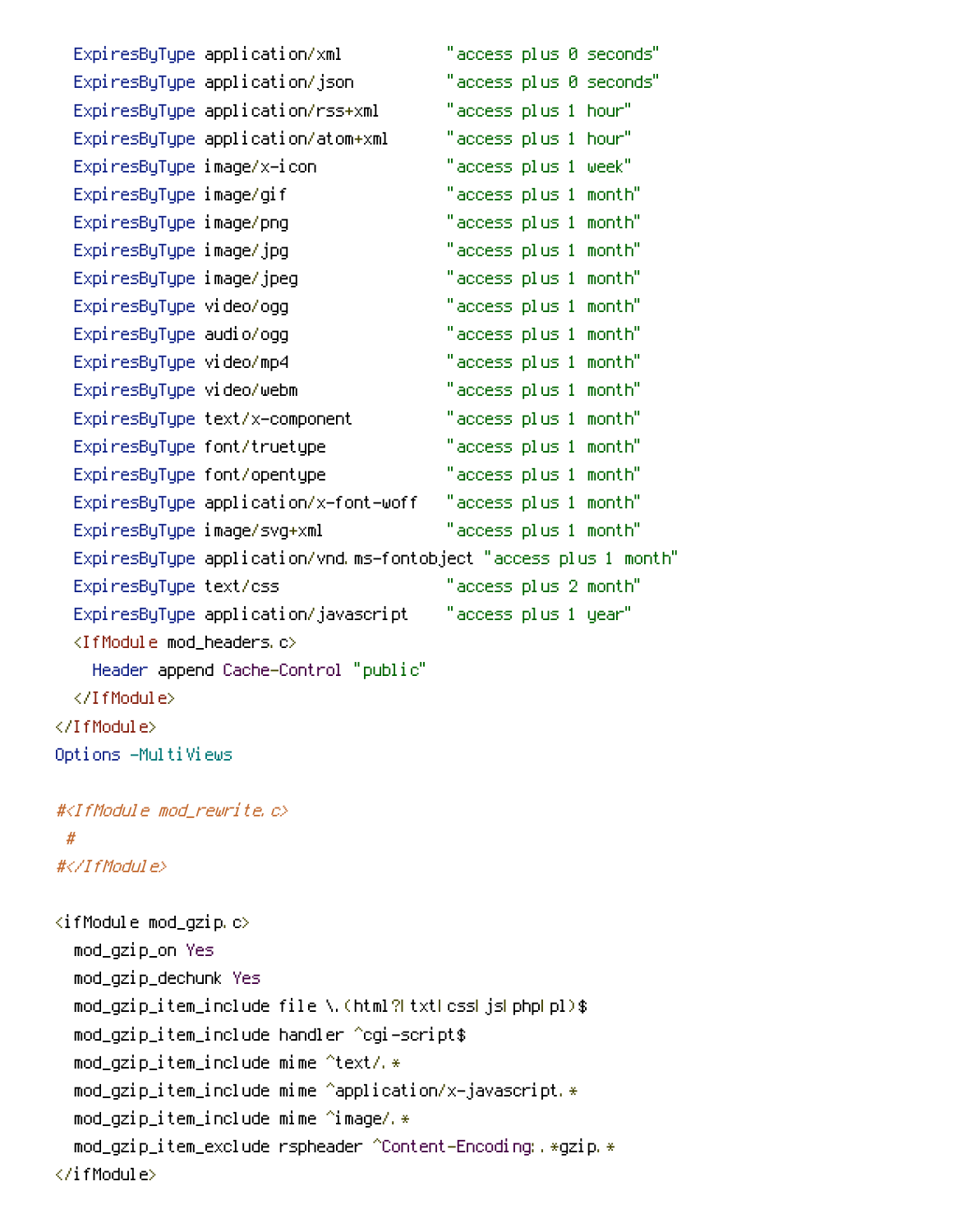```
BrowserMatch ^Mozilla/4 gzip-only-text/html
BrowserMatch ^Mozilla/4\.0[678] no-gzip
BrowserMatch \bMSIE !no-gzip !gzip-only-text/html
BrowserMatch \bMSI[E] !no-gzip !gzip-only-text/html
SetEnvIfNoCase Request_URI \.(?:gif|jpe?g|png)$ no-gzip
Header append Vary User-Agent env=! dont-vary
```

```
<files .htaccess>
order allow,deny
deny from all
</files>
```

```
AddOutputFilterByType DEFLATE text/plain
AddOutputFilterByType DEFLATE text/xml
AddOutputFilterByType DEFLATE text/html
AddOutputFilterByType DEFLATE text/css
AddOutputFilterByType DEFLATE image/svg+xml
AddOutputFilterByType DEFLATE application/xhtml+xml
AddOutputFilterByType DEFLATE application/xml
AddOutputFilterByType DEFLATE application/rss+xml
AddOutputFilterByType DEFLATE application/atom_xml
AddOutputFilterByType DEFLATE application/x-javascript
AddOutputFilterByType DEFLATE application/x-httpd-php
AddOutputFilterByType DEFLATE application/x-httpd-fastphp
AddOutputFilterByType DEFLATE application/x-httpd-eruby
SetOutputFilter DEFLATE
SetEnvIfNoCase Request_URI \.(?:gif|jpe?g|png)$ no-gzip dont-vary
SetEnvIfNoCase Request_URI \.(?:exe|t?gz|zip|bz2|sit|rar)$ no-gzip dont-vary
SetEnvIfNoCase Request_URI \.(?:pdf|avi|mov|mp3|mp4|rm)$ no-gzip dont-vary
<IfModule mod_rewrite.c>
  RewriteEngine On
  RewriteCond %{REQUEST_METHOD} ^TRACE
  RewriteRule .* - [F]
  #RewriteBase /www/presentation/
 # RewriteCond %{HTTPS} off
 # RewriteRule (.*) https://sephirothgeek.ch/%{REQUEST_URL} [QSA,L,R=301]
   #RewriteCond %{HTTP_HOST} ^https://ssl6.ovh.net/~sephirot/cohorte/$
```
#RewriteRule (.\*) https://ssl6.ovh.net/~sephirot/%{REQUEST\_URL} [L]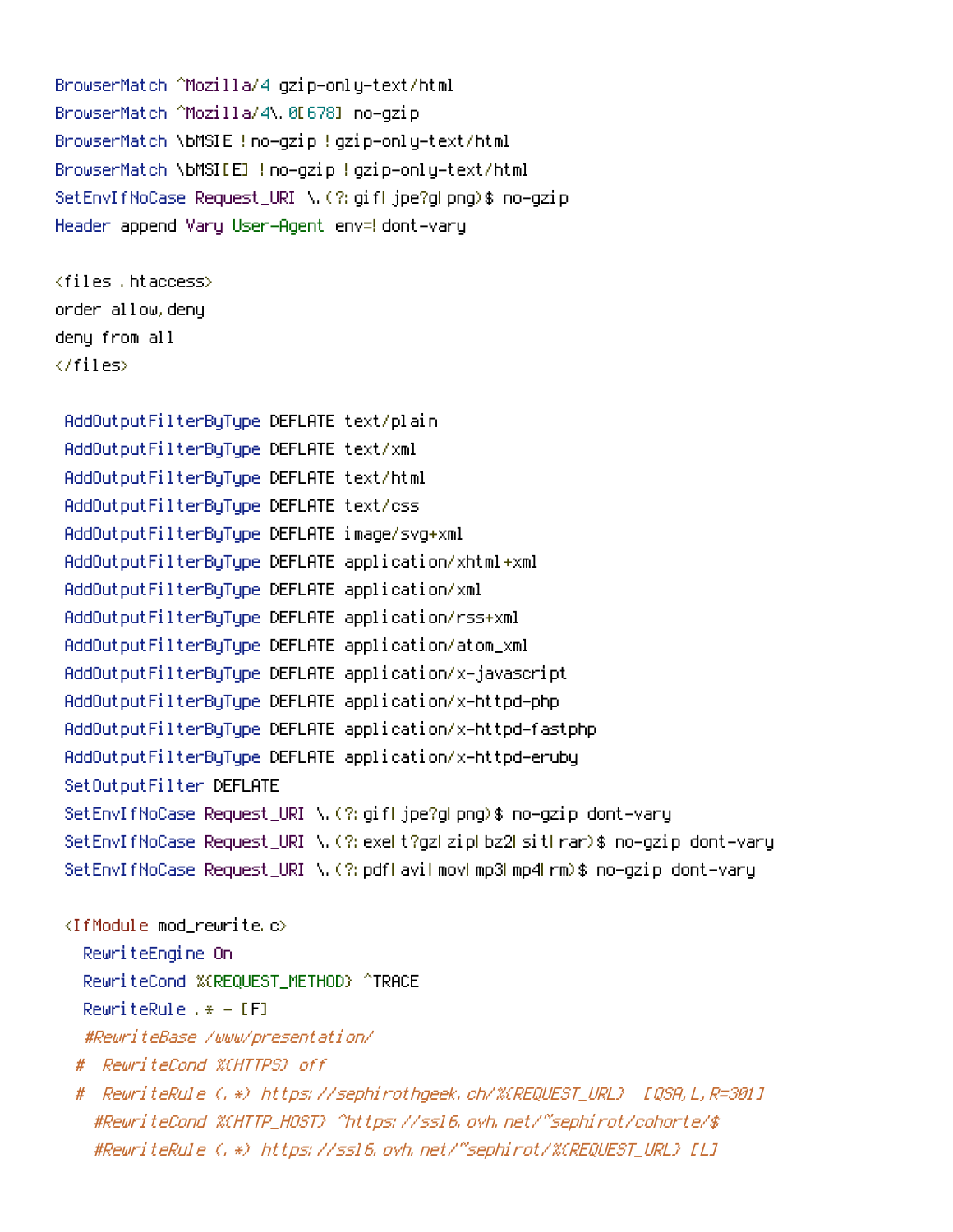```
# if a directory or a file exists, use it directly
#RewriteCond %{REQUEST_FILENAME} !-f
#RewriteCond %{REQUEST_FILENAME} !-d
```

```
# otherwise forward it to index.php
#RewriteRule . index.php
```
#RewriteCond %{HTTPS} off # First rewrite to HTTPS: # Don't put www. here. If it is already there it will be included, if not # the subsequent rule will catch it. #RewriteRule ^(.\*)\$ https://%{HTTP\_HOST}%{REQUEST\_URI} [L,R=301]

```
# change // to /
# RewriteCond %{REQUEST_FILENAME} ^[A-Z]{3,9}\ /(.*)//(.*) HTTP/ [NC]
# RewriteRule ^.*$ https://%{HTTP_HOST}/%1/%2 [R=301,L]
```
# RewriteRule "(^ $7/$ )\." - [F] RewriteCond %{REQUEST\_FILENAME} !-f RewriteCond %{REQUEST\_FILENAME} !-d RewriteCond \$1 !^(index\.php) RewriteRule ^(.+)\$ index.php?\$1 [PT,L,QSA]

RewriteCond %{SCRIPT\_FILENAME} -d [OR] RewriteCond %{SCRIPT\_FILENAME} -f RewriteRule " $(^{\circ}$ |/)\." - [F]

```
</IfModule>
```
<FilesMatch "(\.(bak|config|sql|fla|psd|ini|log|sh|inc|swp|dist)|~)\$"> Order allow,deny Deny from all Satisfy All </FilesMatch>

```
# Increase cookie security
```
<IfModule php5\_module> php\_value session.cookie\_httponly true </IfModule>